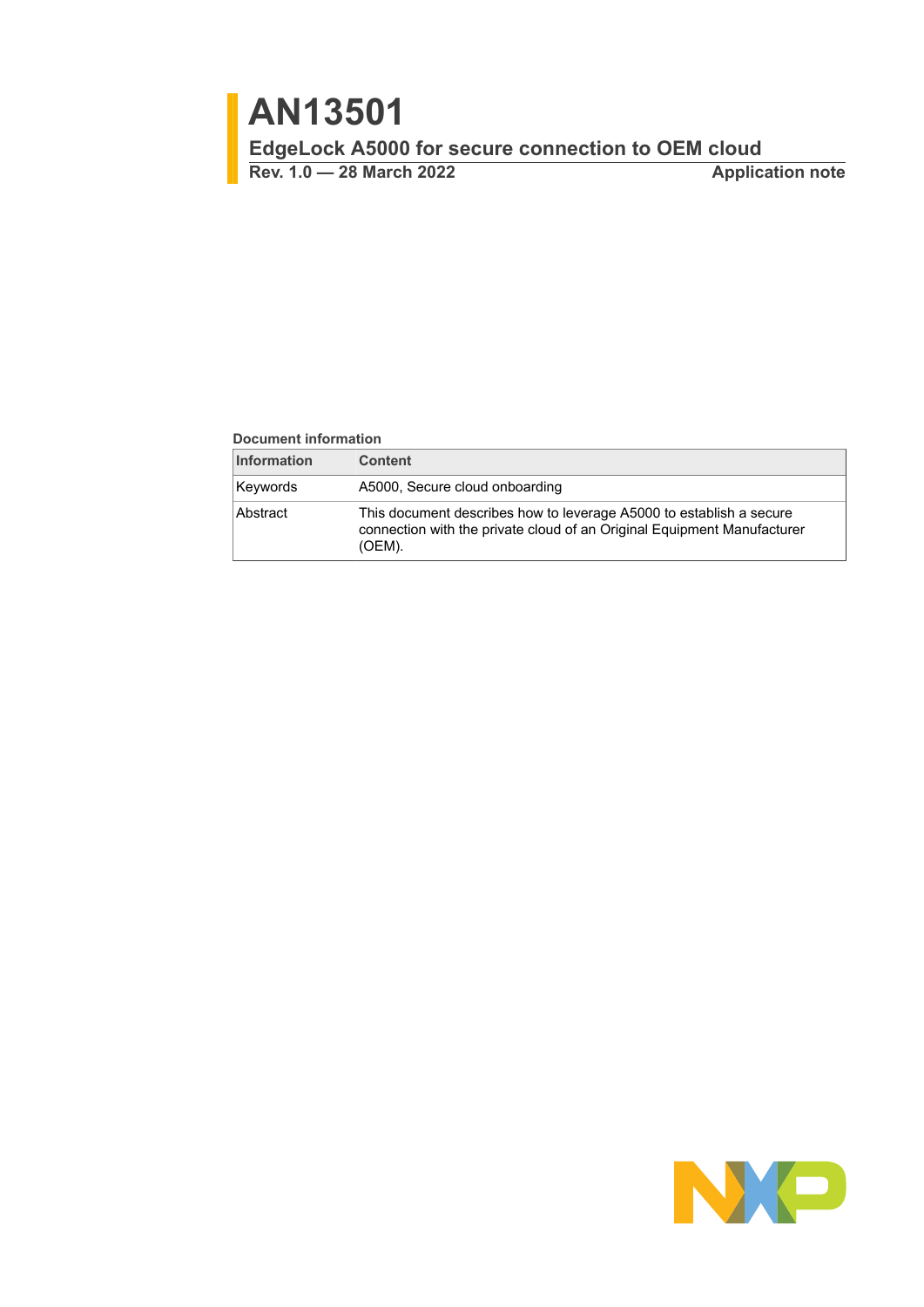# **Revision history**

| <b>Revision history</b>   |            |                 |  |  |  |
|---------------------------|------------|-----------------|--|--|--|
| <b>Revision</b><br>number | Date       | Description     |  |  |  |
| 1.0                       | 2021-03-28 | Initial version |  |  |  |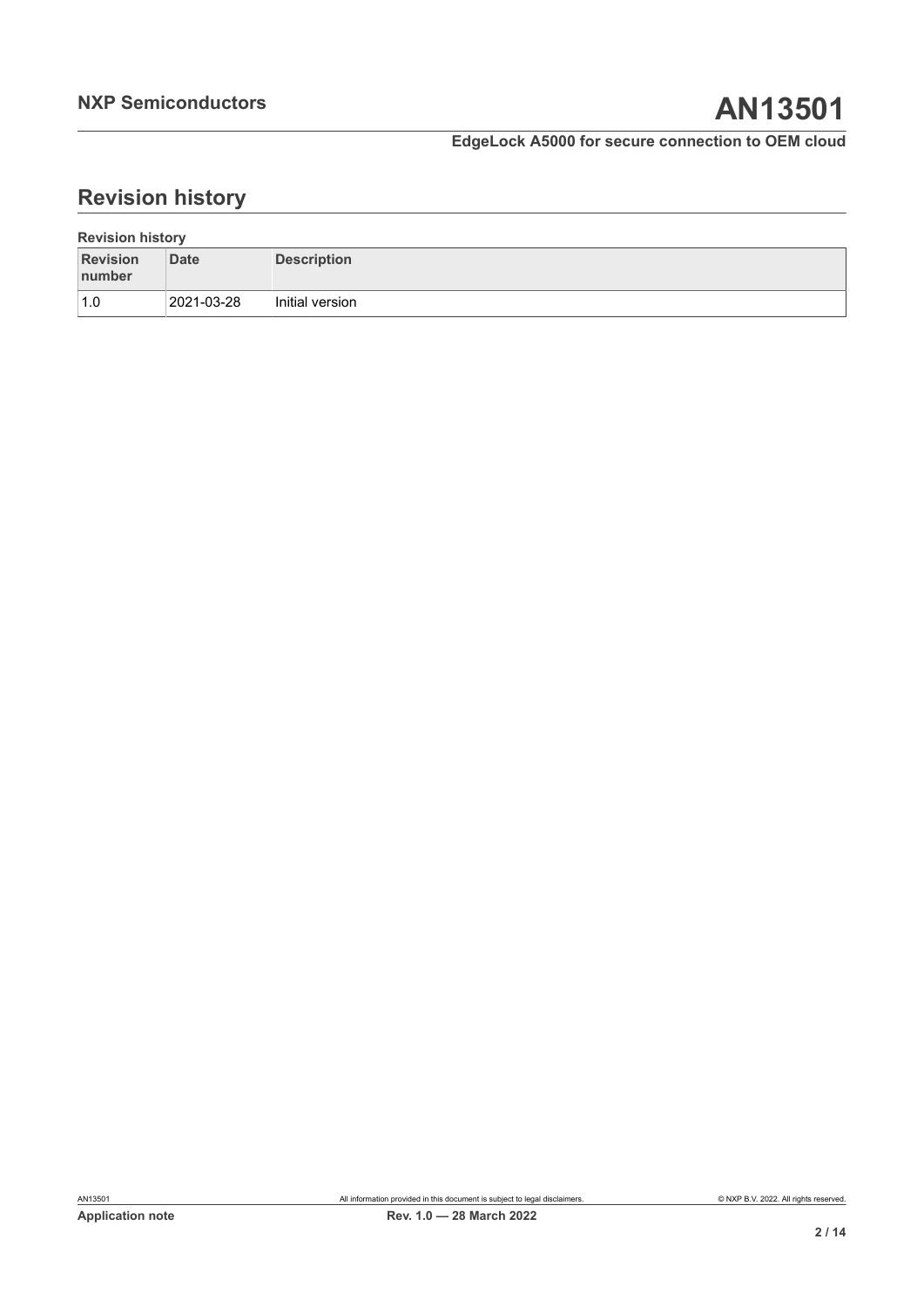# <span id="page-2-1"></span>**1 Device-to-cloud authentication**

Security is a major aspect to take into account when deploying and managing IoT devices that connect to the cloud. As the number of connected devices grows, the higher the risk of confidential, sensitive or critical data leakage. Without security, any rogue user can sniff the communication and disclose private data.

With the expansion of IoT solutions, the number of devices that need to authenticate and send data to clouds grows exponentially. This is the case for industrial devices, sensor networks, IP cameras, smart home devices, home gateways, and smart cities. In these type of applications:

- **•** The IoT device needs to authenticate the cloud that will be connected to.
- **•** The cloud also needs to authenticate the IoT devices to trust them.

Therefore, to avoid rogue devices or data being compromised, it is essential to authenticate devices and clouds as well as protecting the data exchanged between an IoT device and the cloud.

TLS is one of the most used protocols to secure Internet connections, including the communication of IoT devices with the cloud. The A5000 supports TLS protocol using pre-shared secrets and provides a tamper-resistant platform to securely store keys and credentials needed for cloud authentication. [Figure 1](#page-2-0) depicts the device-to-cloud authentication scenario using TLS protocol and A5000.

<span id="page-2-0"></span>

The exchange of digital certificates is the basis of the authentication process during the TLS handshake protocol. The two parties check that the certificate is valid and was issued by a trusted authority, called Certificate Authority. [Section 2](#page-3-0) describes how certificates are verified using a chain of trust.

In addition, the TLS handshake protocol uses asymmetric encryption to generate a shared secret key that enables the encryption of the data exchange between two parties. [Section 3](#page-5-0) describes how to leverage A5000 to conduct the TLS handshake protocol.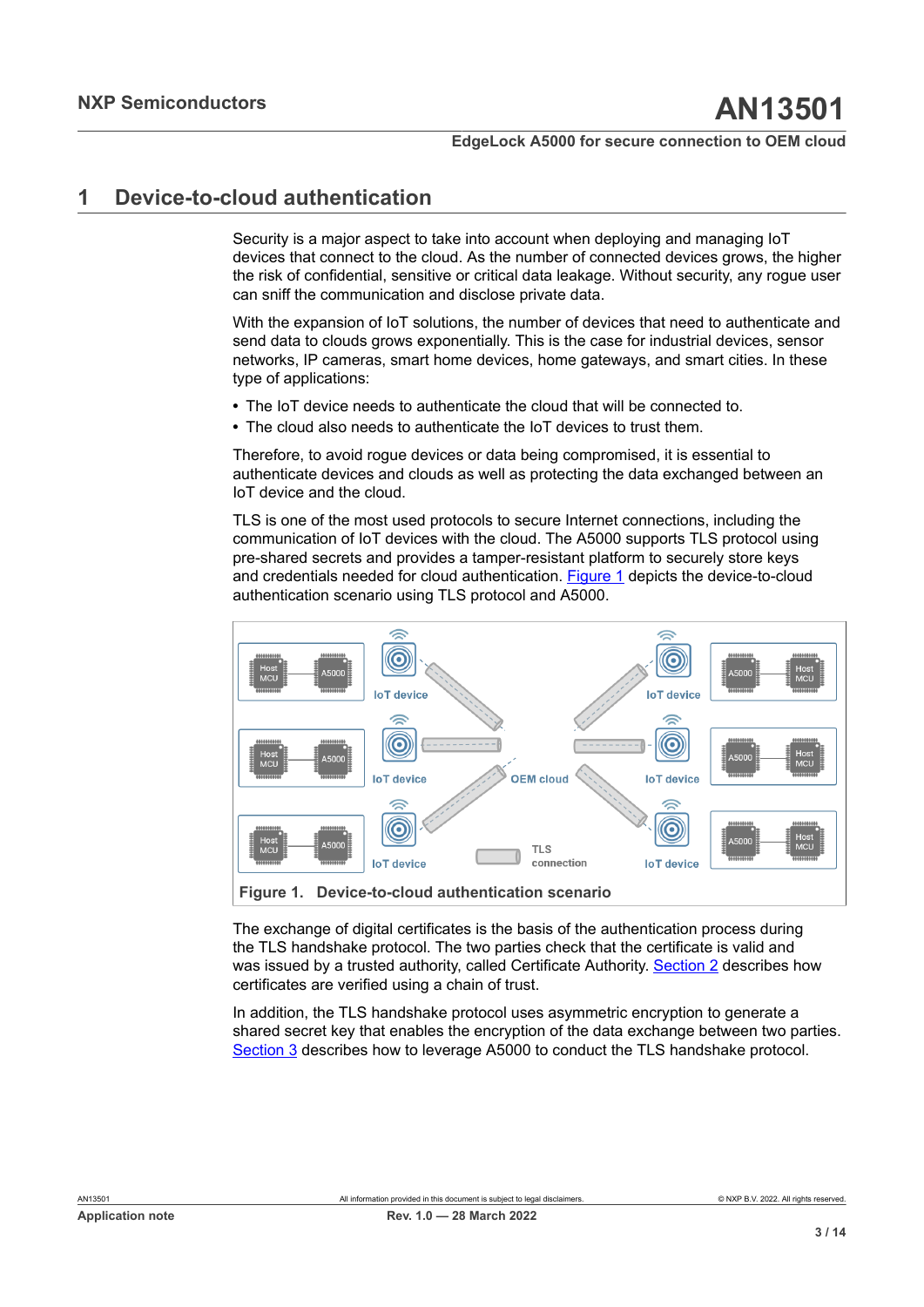# <span id="page-3-0"></span>**2 Certificate chain of trust**

IoT requires each device to possess a unique identity. For certificate-based authentication scheme, the identity is made of:

- **•** Device certificate
- **•** Device key pair

The digital certificate binds an identity with a public key. Digital certificates are verified using a chain of trust. The certificate chain of trust is a structure of certificates that enables the receiver to verify that the sender and all CA's are trustworthy. The trust anchor for the digital certificate is the root CA.

Certificates are issued and signed by certificates that reside higher in the certificate hierarchy, so the validity and trustworthiness of a given certificate is determined by the corresponding validity of the certificate that signed it. The certificate chain of trust results in a root CA signing an intermediate CA that in turn signs a leaf certificate as shown in [Figure 2:](#page-3-1)

<span id="page-3-1"></span>

IoT devices manufactured by the OEM should be equipped with a unique key pair and a digital certificate signed by the OEM's CA certificate. The OEM's CA certificate is used to sign all the certificates of the devices manufactured by the OEM as shown in [Figure 3](#page-4-0). Precisely, this signature provides the means to verify the validity of device certificates in the field.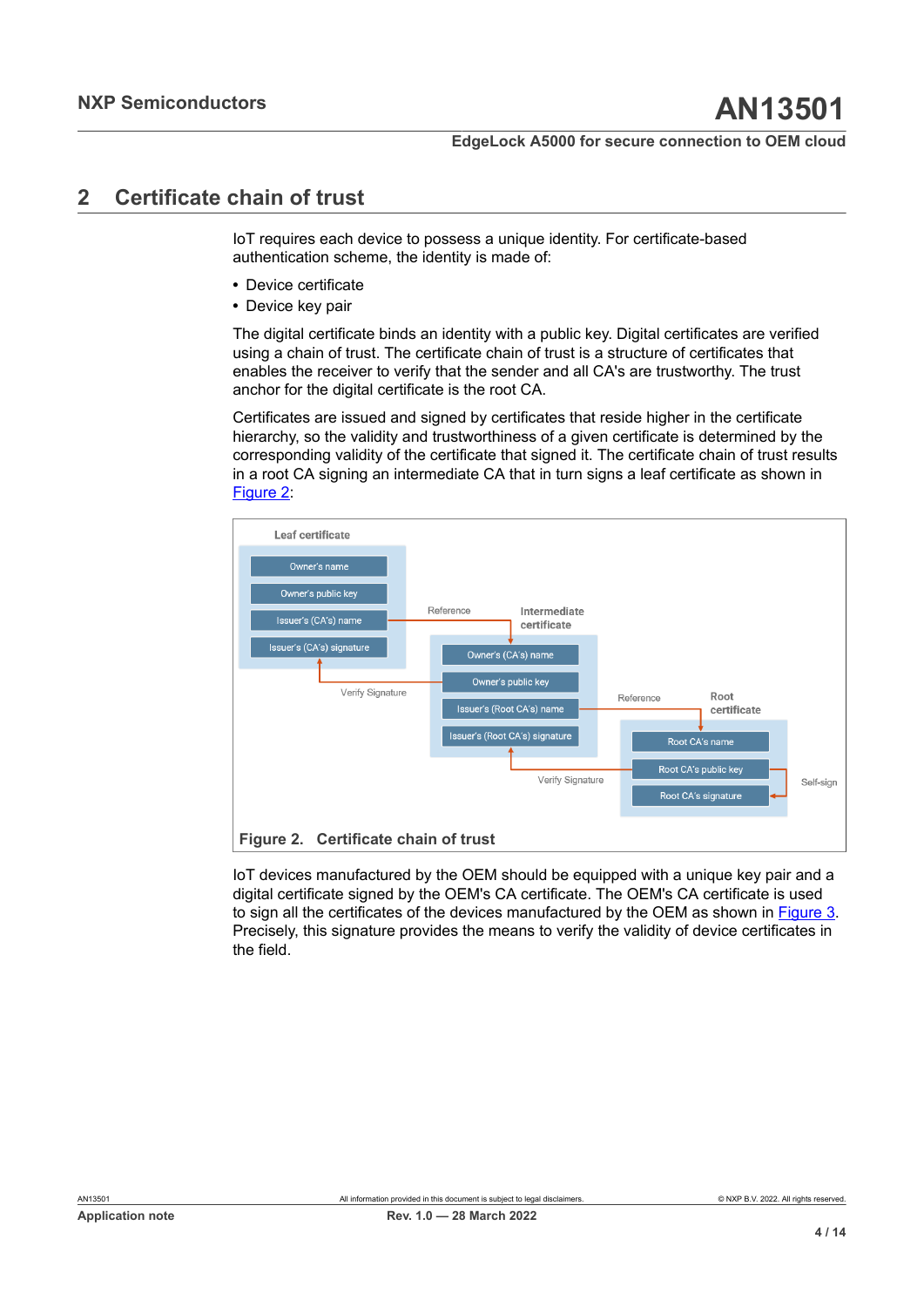<span id="page-4-0"></span>

Before an IoT device manufactured by the OEM goes to the operation phase, they must possess the CA certificate, a device certificate and a key pair securely stored. Similarly, the OEM cloud platform must possess a certificated signed by the CA and its related private key as shown in [Figure 4](#page-4-1).

<span id="page-4-1"></span>

Security ICs chips like A5000 are capable of internally protecting private keys in IoT devices. The CA certificate is typically stored outside the A5000. [Section 4](#page-9-0) outlines the A5000 trust provisioning models available.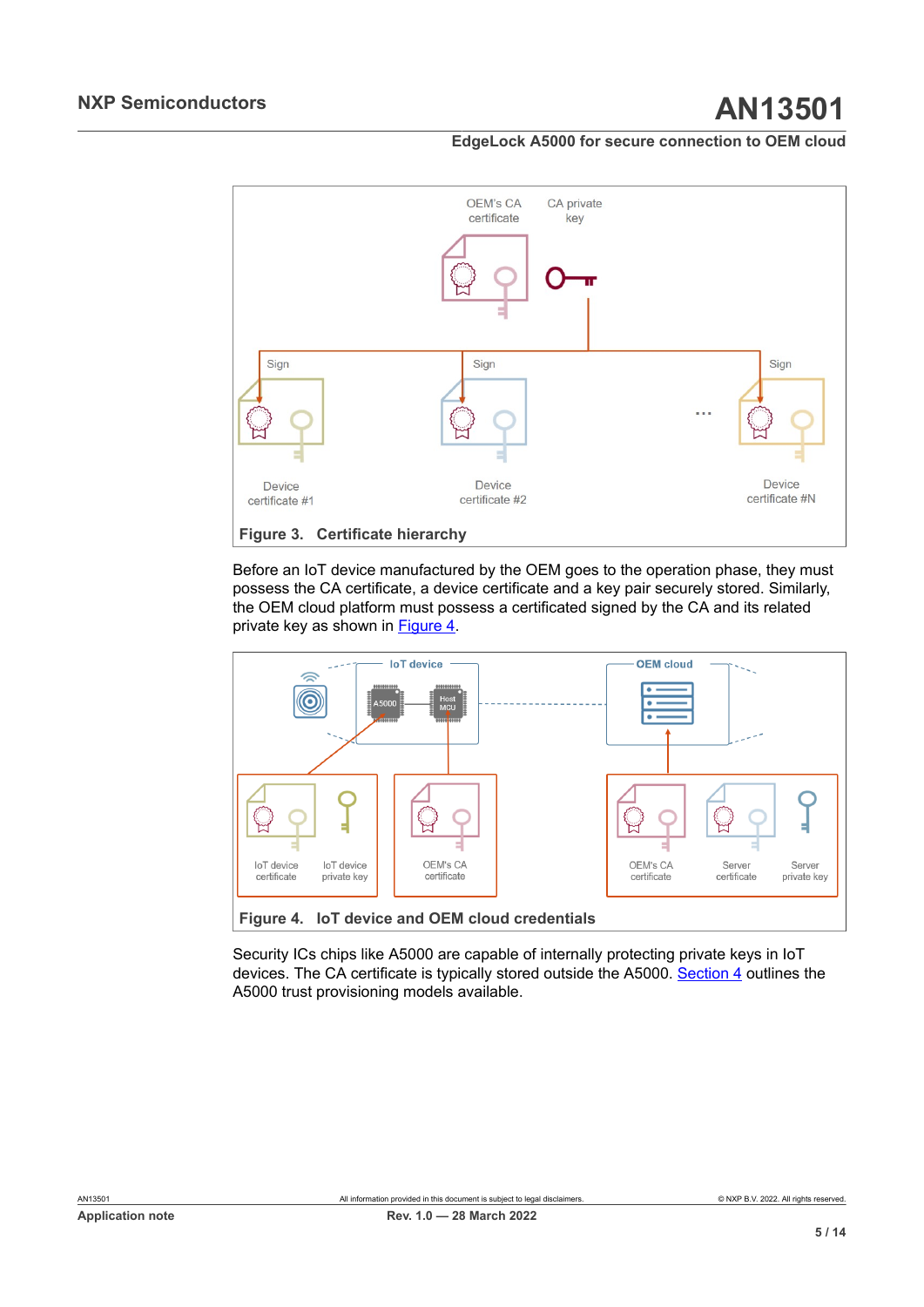# <span id="page-5-0"></span>**3 TLS handshake**

TLS is an industry standard designed to provide identification, authentication, confidentiality and integrity of the communication between two endpoints. Every TLS connection begins with a *TLS handshake* protocol that manages the cipher suite negotiation, the client and server authentication and the session key exchange. It consists of:

- **•** The *hello* phase, where both parties negotiate the protocol version and cipher suite.
- **•** The *client* and *server* key exchange phase.
- **•** The session *secret key calculation* phase, where a pre-master secret and exchanged random values are used to calculate a session key that will be used for securing communication.

<span id="page-5-1"></span>

[Figure 5](#page-5-1) illustrates the phases involved in a TLS handshake negotiation:

This section briefly explains the use of Elliptic Curve Diffie-Hellman (ECDH) key agreement in a TLS handshake and the use of Elliptic Curve Digital Signature Algorithm (ECDSA) as an authentication mechanism. For more information, please refer to the RFC4492 [\[1\].](#page-10-0)

### <span id="page-5-2"></span>**3.1** *Hello* **phase**

The TLS handshake begins by sending a *client\_hello* message. The *client\_hello* message is sent by the IoT device and includes its supported *cipher suites*. It comprises three distinct algorithms:

- **•** The *key exchange and authentication algorithm* used during the handshake (e.g. TLS **ECDH ECDSA** WITH AES 128 CBC SHA256).
- **•** The *encryption algorithm* used to encipher data (e.g. TLS\_ECDH\_ECDSA\_WITH\_AES\_128\_CBC\_SHA256).
- **•** The *MAC algorithm* used to generate the message digest (e.g. TLS\_ECDH\_ECDSA\_WITH\_AES\_128\_CBC\_**SHA256**).

In addition, the *client* hello message also includes a random number. This random number must be requested to the A5000 security IC.

The server responds with a *server\_hello* message, which contains the cipher suite chosen, the session ID and another random number. [Figure 6](#page-6-0) illustrates the TLS handshake *hello* phase.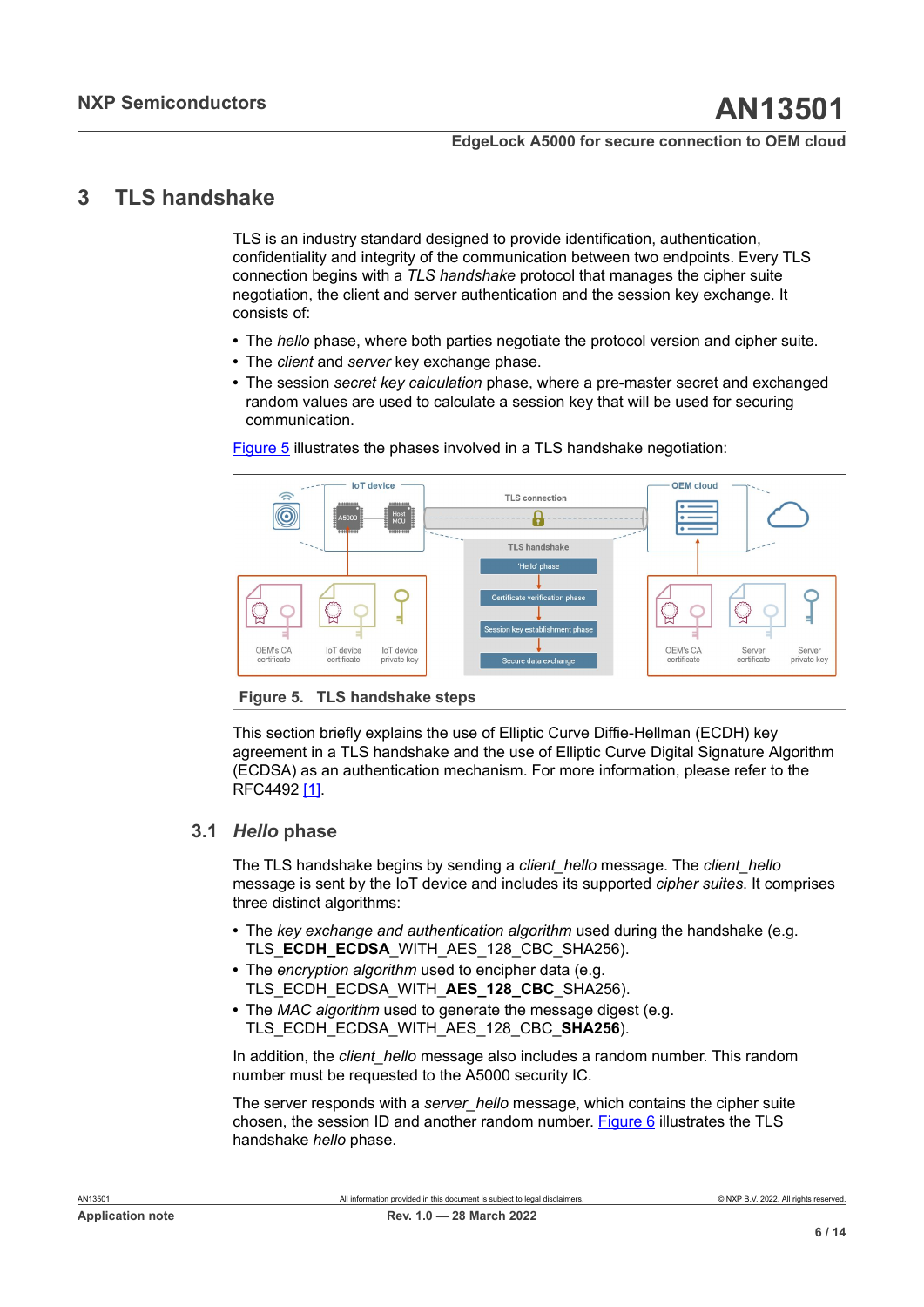<span id="page-6-0"></span>

### <span id="page-6-1"></span>**3.2 Server key exchange phase**

For the key exchange from the server side, the server sends:

- A server certificate message, which is capable of carrying the whole server certificate chain (leaf certificate and CA certificate).
- **•** A *serverKeyExchange* message, which contains the ephemeral ECDH public key and a specification of the corresponding curve. These parameters are signed with ECDSA using the private key corresponding to the public key in the server's certificate.
- **•** A *client\_certificate\_request* message, which makes client authentication mandatory. This option is recommended to avoid unauthorized devices to connect to the IoT network.

The IoT device verifies the validity of the server certificate chain and then uses the public key in the server's certificate to verify the ECDSA signature of the parameters received in the *serverKeyExchange* message. A5000 can optionally be leveraged for verifying the ECDSA signature. A valid signature proves the server identity as shown in [Figure 7](#page-7-0).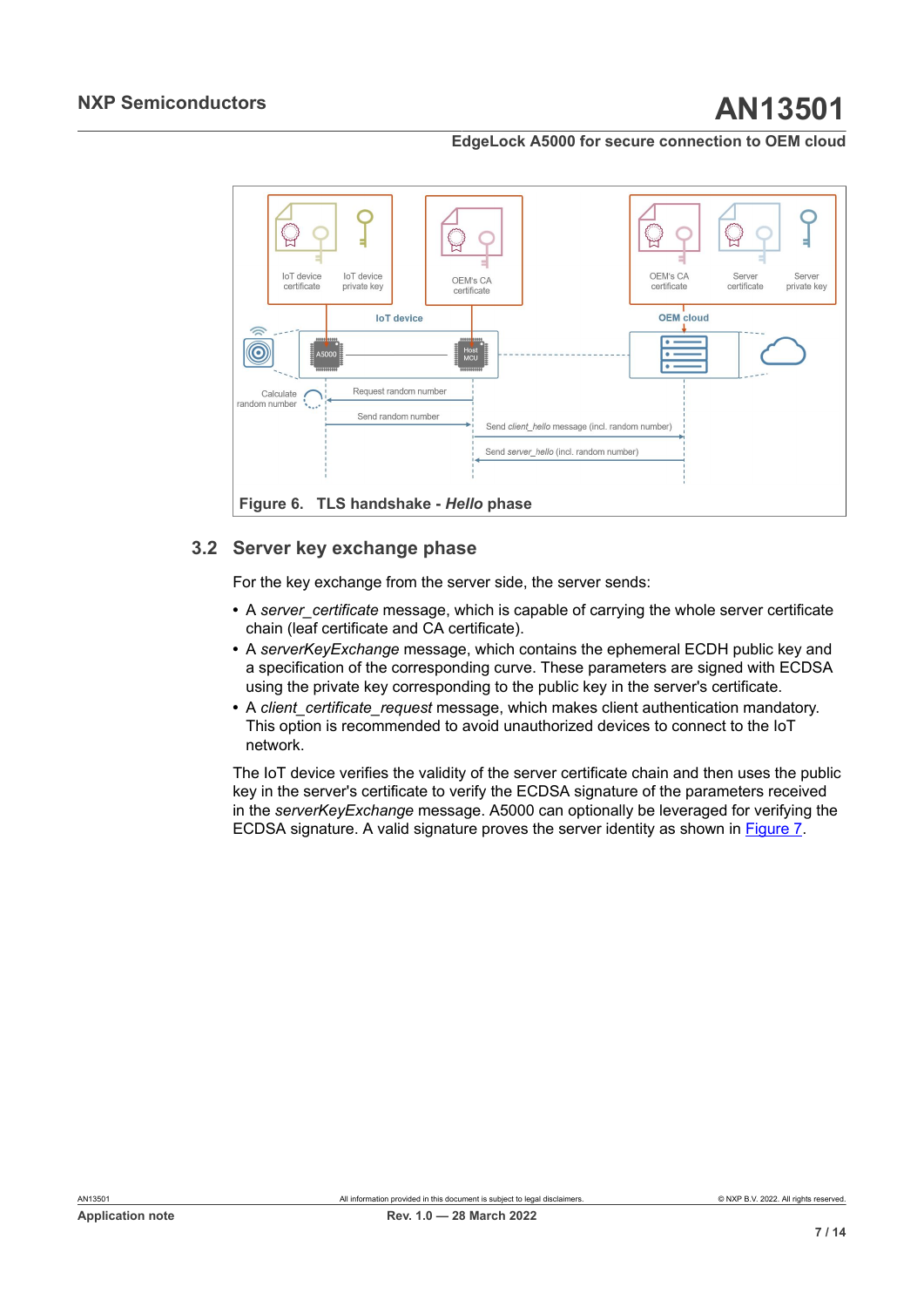<span id="page-7-0"></span>

## <span id="page-7-2"></span>**3.3 Client key exchange phase**

For the key exchange from the client side, the IoT device sends:

- A *client* certificate message, which is capable of carrying the whole client certificate chain (leaf certificate and CA certificate).
- **•** A *proof of possession* message, which includes a signature used to prove that the IoT device is in possession of the private key. The signature is performed in A5000 using the IoT device private key.
- **•** A *client\_key\_exchange* message, which includes a ECDH key public generated on the same curve as the server's ephemeral ECDH key. The ECDHE ephemeral keys are typically generated in the IoT device MCU.

The server verifies the IoT device certificate chain and uses the IoT device public key in the client certificate to verify the proof of possession. By performing this operation, the server verifies that the IoT device is actually in possession of the private key corresponding to the public key in the client certificate. The process is shown in [Figure 8](#page-7-1).

<span id="page-7-1"></span>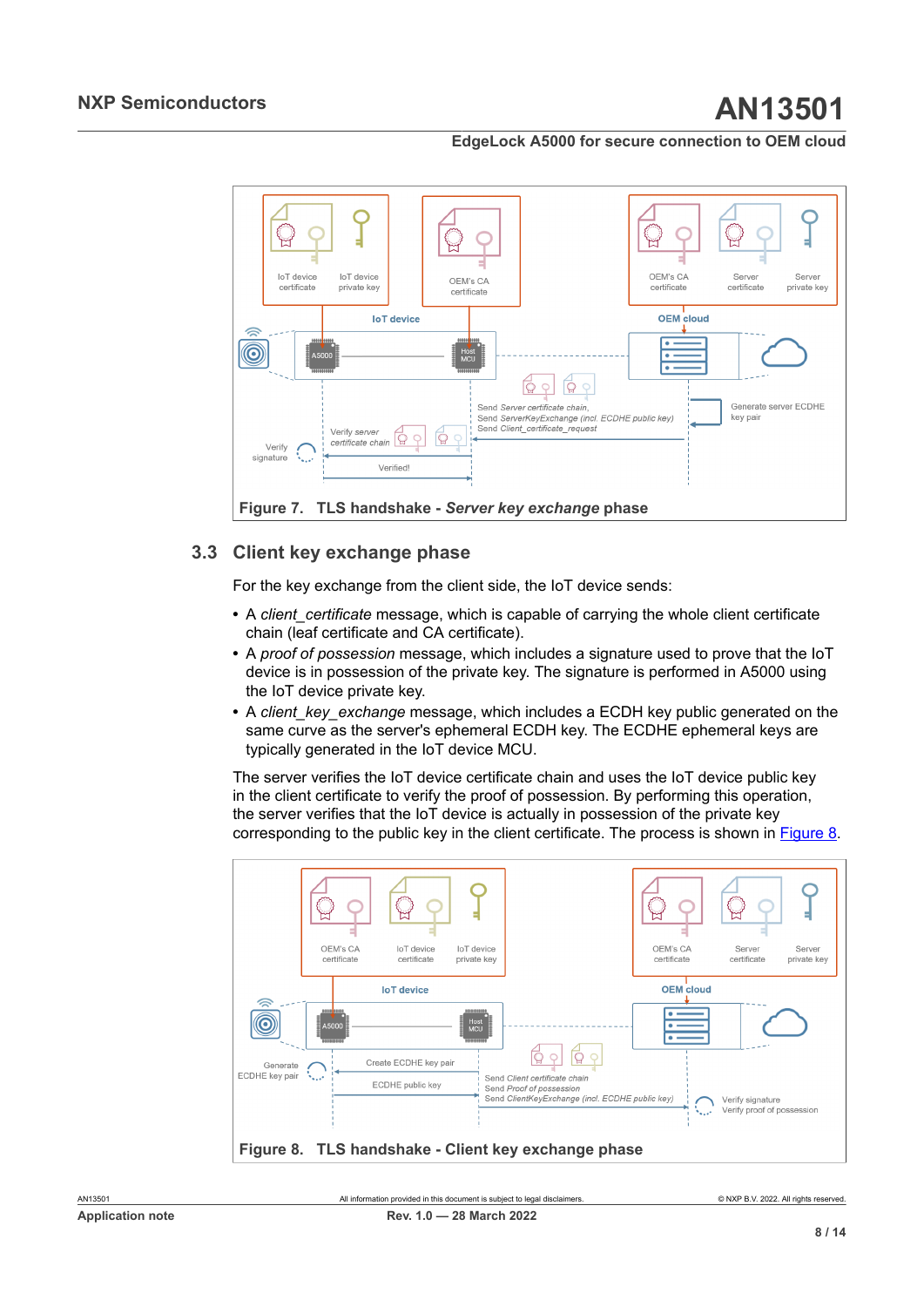### **3.4 Secret key calculation phase**

<span id="page-8-1"></span>Both client and server perform an ECDH operation. The result is used as input to compute the premaster secret. The A5000 is in charge of calculating both the premaster and master secrets. The master secret is calculated using:

- **•** The pre-master secret
- **•** The client and server random numbers
- **•** An identifier label

The process is shown in [Figure 9.](#page-8-0)

<span id="page-8-0"></span>

At this point, both the IoT device and the OEM cloud are in possession of the shared secret key and can start to securely exchange data using a symmetric cryptographic algorithm.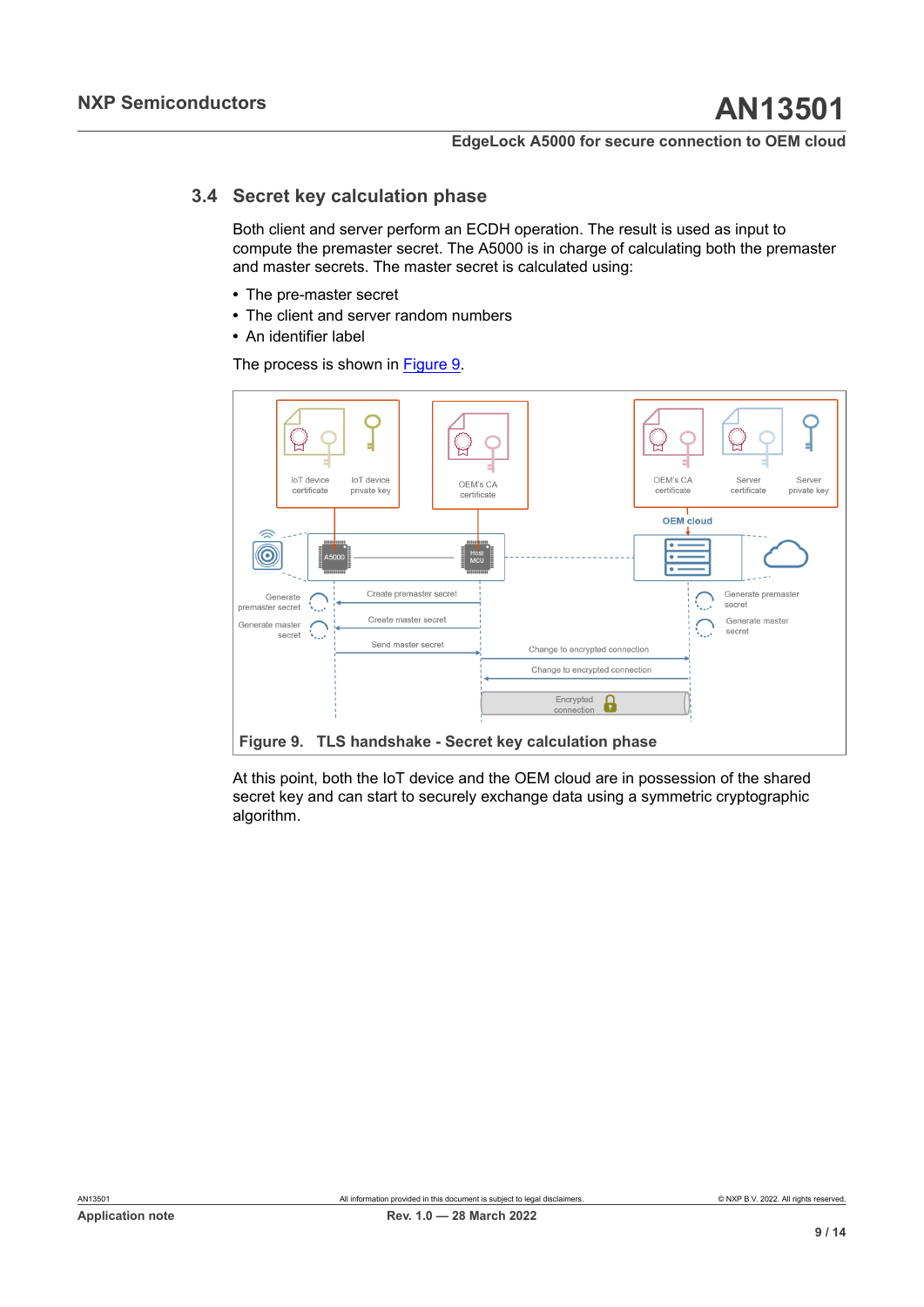# <span id="page-9-0"></span>**4 A5000 secure provisioning**

The IoT device identity should be unique, verifiable and trustworthy so that device registration attempts and any data uploaded to the OEM's servers can be trusted.

The A5000 is designed to provide a tamper-resistant platform to safely store keys and credentials needed for device authentication and registration to OEM's cloud service. Leveraging the A5000 security IC, OEMs can safely authenticate their devices without writing security code or exposing credentials or keys.

You can rely on any of the secure provisioning options for the A5000 security IC:

- **• A5000 pre-configuration for ease of use**: Every A5000 product variant comes preprovisioned with keys which can be used for all major use cases, including secure onboarding to clouds.
- **• A5000 secure provisoning by NXP**: The NXP Trust Provisioning service offers customized and secure injection of die-individual keys and credentials into A5000 on behalf of the OEM. This service is available for high volume orders of more than 150K units.
- **• A5000 secure provisioning by NXP distributors or third-party partners**: NXP has agreements with distributors and third-party partners to offer customized and secure injection of die-individual keys and credentials into A5000 for orders of any size.

*Note: A5000 provisioning can optionally be done by the OEM in case it owns or invests in PKI infrastructure at their facilities.*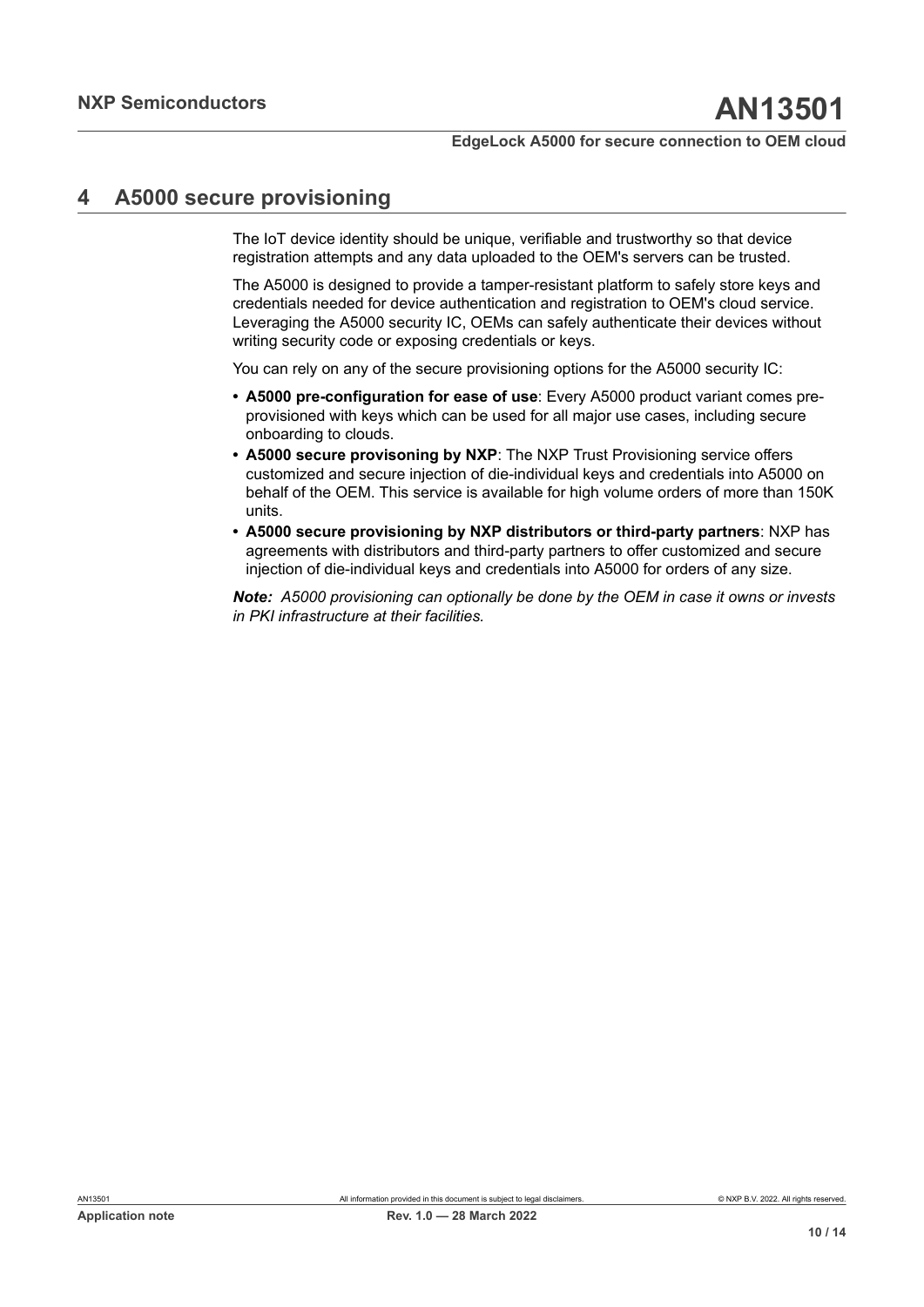# <span id="page-10-1"></span>**5 References**

<span id="page-10-0"></span>[1] RFC4492: Elliptic Curve Cryptography (ECC) Cipher Suites for Transport Layer Security (TLS) - available in the web [here](https://tools.ietf.org/html/rfc4492).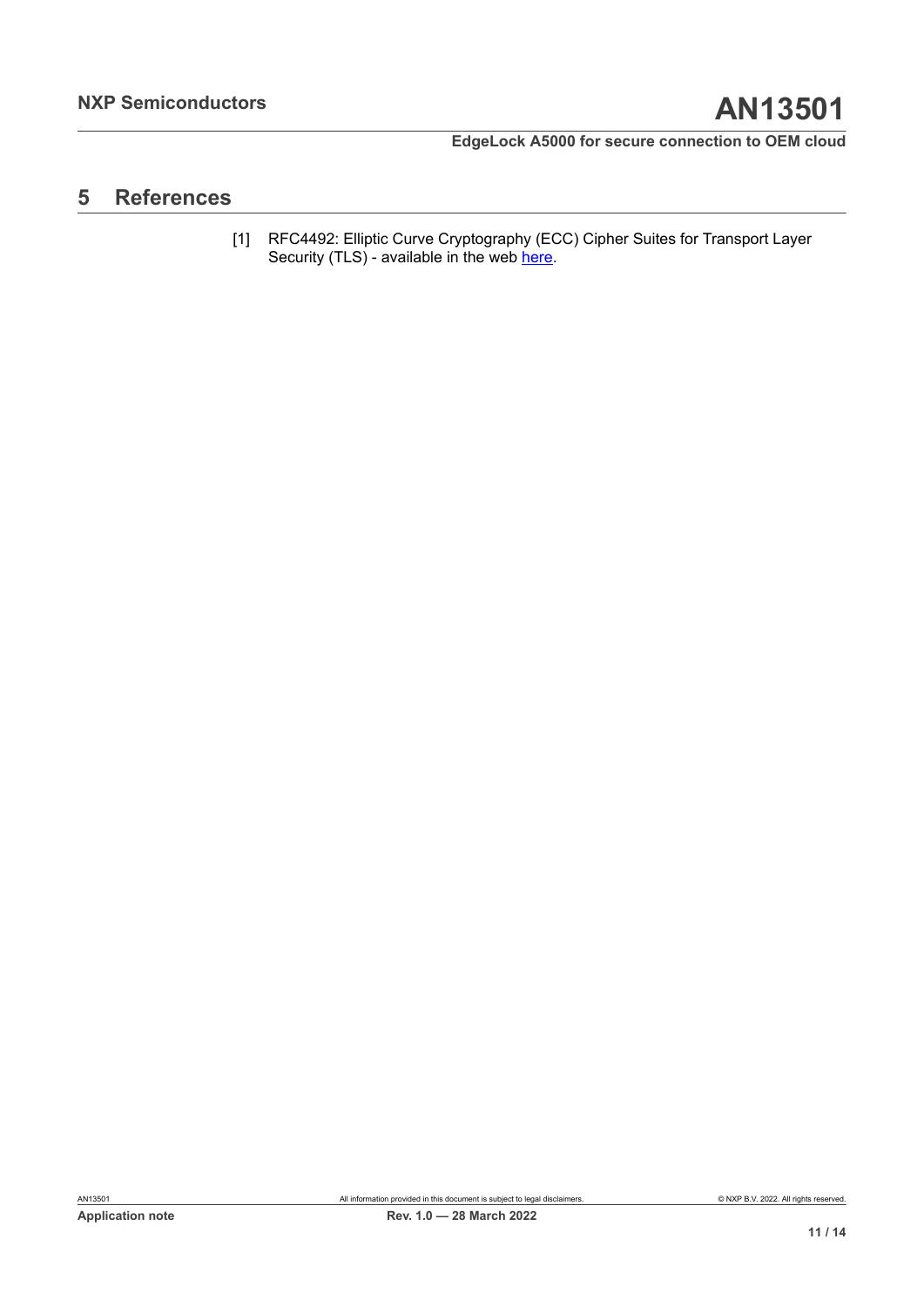# <span id="page-11-0"></span>**6 Legal information**

# **6.1 Definitions**

**Draft** — A draft status on a document indicates that the content is still under internal review and subject to formal approval, which may result in modifications or additions. NXP Semiconductors does not give any representations or warranties as to the accuracy or completeness of information included in a draft version of a document and shall have no liability for the consequences of use of such information.

## **6.2 Disclaimers**

**Limited warranty and liability** — Information in this document is believed to be accurate and reliable. However, NXP Semiconductors does not give any representations or warranties, expressed or implied, as to the accuracy or completeness of such information and shall have no liability for the consequences of use of such information. NXP Semiconductors takes no responsibility for the content in this document if provided by an information source outside of NXP Semiconductors. In no event shall NXP Semiconductors be liable for any indirect, incidental, punitive, special or consequential damages (including - without limitation - lost profits, lost savings, business interruption, costs related to the removal or replacement of any products or rework charges) whether or not such damages are based on tort (including negligence), warranty, breach of contract or any other legal theory. Notwithstanding any damages that customer might incur for any reason whatsoever, NXP Semiconductors' aggregate and cumulative liability towards customer for the products described herein shall be limited in accordance with the Terms and conditions of commercial sale of NXP Semiconductors.

**Right to make changes** — NXP Semiconductors reserves the right to make changes to information published in this document, including without limitation specifications and product descriptions, at any time and without notice. This document supersedes and replaces all information supplied prior to the publication hereof.

**Suitability for use** — NXP Semiconductors products are not designed, authorized or warranted to be suitable for use in life support, life-critical or safety-critical systems or equipment, nor in applications where failure or malfunction of an NXP Semiconductors product can reasonably be expected to result in personal injury, death or severe property or environmental damage. NXP Semiconductors and its suppliers accept no liability for inclusion and/or use of NXP Semiconductors products in such equipment or applications and therefore such inclusion and/or use is at the customer's own risk.

**Applications** — Applications that are described herein for any of these products are for illustrative purposes only. NXP Semiconductors makes no representation or warranty that such applications will be suitable for the specified use without further testing or modification. Customers are responsible for the design and operation of their applications and products using NXP Semiconductors products, and NXP Semiconductors accepts no liability for any assistance with applications or customer product design. It is customer's sole responsibility to determine whether the NXP Semiconductors product is suitable and fit for the customer's applications and products planned, as well as for the planned application and use of customer's third party customer(s). Customers should provide appropriate design and operating safeguards to minimize the risks associated with their applications and products. NXP Semiconductors does not accept any liability related to any default, damage, costs or problem which is based on any weakness or default in the customer's applications or products, or the application or use by customer's third party customer(s). Customer is responsible for doing all necessary testing for the customer's applications and products using NXP Semiconductors products in order to avoid a default of the applications and the products or of the application or use by customer's third party customer(s). NXP does not accept any liability in this respect.

**Terms and conditions of commercial sale** — NXP Semiconductors products are sold subject to the general terms and conditions of commercial sale, as published at http://www.nxp.com/profile/terms, unless otherwise agreed in a valid written individual agreement. In case an individual agreement is concluded only the terms and conditions of the respective agreement shall apply. NXP Semiconductors hereby expressly objects to applying the customer's general terms and conditions with regard to the purchase of NXP Semiconductors products by customer.

**Export control** — This document as well as the item(s) described herein may be subject to export control regulations. Export might require a prior authorization from competent authorities.

**Evaluation products** — This product is provided on an "as is" and "with all faults" basis for evaluation purposes only. NXP Semiconductors, its affiliates and their suppliers expressly disclaim all warranties, whether express, implied or statutory, including but not limited to the implied warranties of non-infringement, merchantability and fitness for a particular purpose. The entire risk as to the quality, or arising out of the use or performance, of this product remains with customer. In no event shall NXP Semiconductors, its affiliates or their suppliers be liable to customer for any special, indirect, consequential, punitive or incidental damages (including without limitation damages for loss of business, business interruption, loss of use, loss of data or information, and the like) arising out the use of or inability to use the product, whether or not based on tort (including negligence), strict liability, breach of contract, breach of warranty or any other theory, even if advised of the possibility of such damages. Notwithstanding any damages that customer might incur for any reason whatsoever (including without limitation, all damages referenced above and all direct or general damages), the entire liability of NXP Semiconductors, its affiliates and their suppliers and customer's exclusive remedy for all of the foregoing shall be limited to actual damages incurred by customer based on reasonable reliance up to the greater of the amount actually paid by customer for the product or five dollars (US\$5.00). The foregoing limitations, exclusions and disclaimers shall apply to the maximum extent permitted by applicable law, even if any remedy fails of its essential purpose.

**Translations** — A non-English (translated) version of a document is for reference only. The English version shall prevail in case of any discrepancy between the translated and English versions.

**Security** — Customer understands that all NXP products may be subject to unidentified or documented vulnerabilities. Customer is responsible for the design and operation of its applications and products throughout their lifecycles to reduce the effect of these vulnerabilities on customer's applications and products. Customer's responsibility also extends to other open and/or proprietary technologies supported by NXP products for use in customer's applications. NXP accepts no liability for any vulnerability. Customer should regularly check security updates from NXP and follow up appropriately. Customer shall select products with security features that best meet rules, regulations, and standards of the intended application and make the ultimate design decisions regarding its products and is solely responsible for compliance with all legal, regulatory, and security related requirements concerning its products, regardless of any information or support that may be provided by NXP. NXP has a Product Security Incident Response Team (PSIRT) (reachable at PSIRT@nxp.com) that manages the investigation, reporting, and solution release to security vulnerabilities of NXP products.

# **6.3 Trademarks**

Notice: All referenced brands, product names, service names and trademarks are the property of their respective owners.

**NXP** — wordmark and logo are trademarks of NXP B.V. **EdgeLock** — is a trademark of NXP B.V.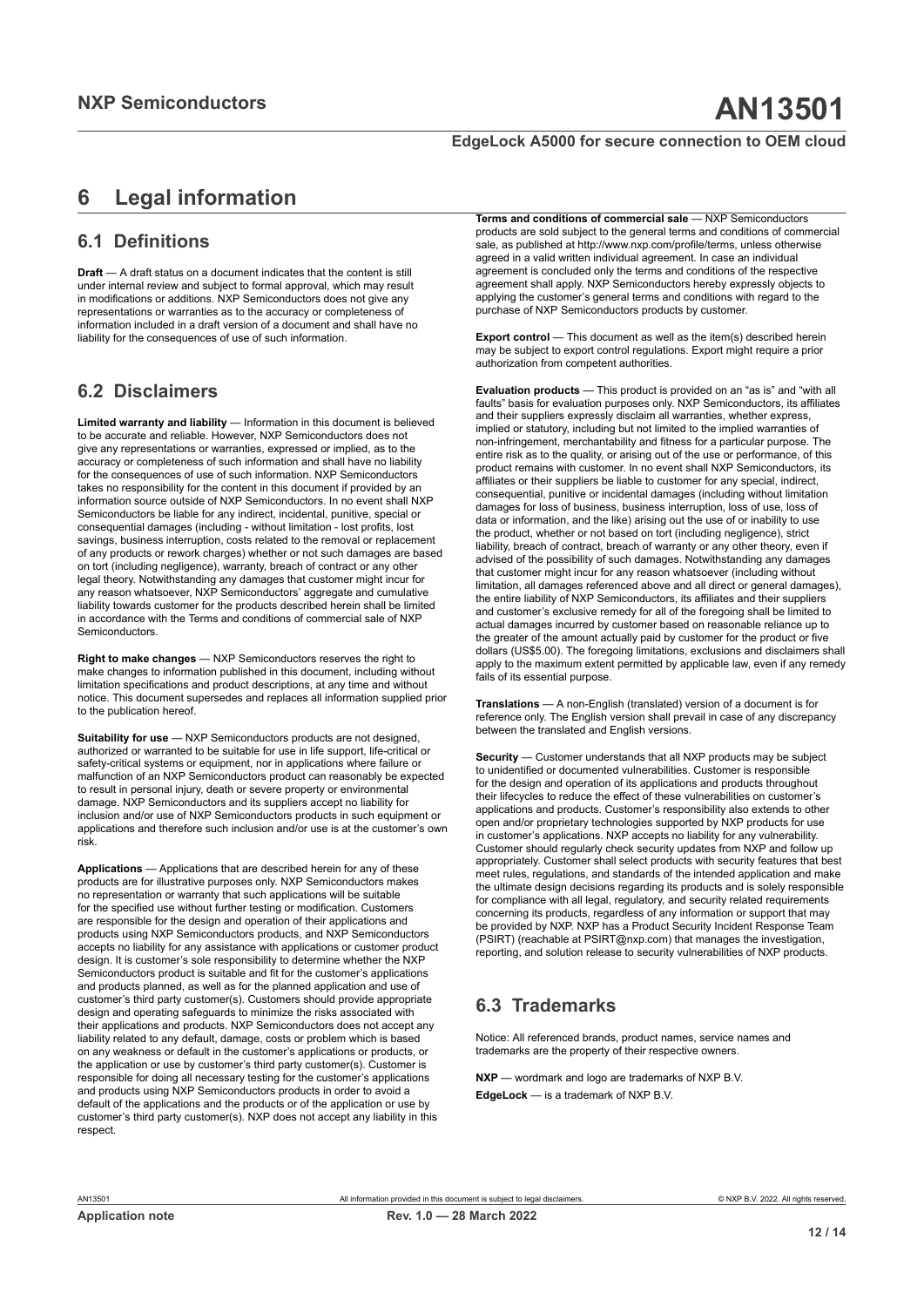# **Figures**

| Fig. 1. | Device-to-cloud authentication scenario 3 |
|---------|-------------------------------------------|
| Fig. 2. |                                           |
| Fig. 3. |                                           |
| Fig. 4. | loT device and OEM cloud credentials 5    |
| Fig. 5. |                                           |
| Fig. 6. | TLS handshake - Hello phase 7             |

| Fig. 7. | TLS handshake - Server key exchange    |     |
|---------|----------------------------------------|-----|
|         |                                        |     |
| Fig. 8. | TLS handshake - Client key exchange    |     |
|         |                                        |     |
| Fig. 9. | TLS handshake - Secret key calculation |     |
|         |                                        | . 9 |